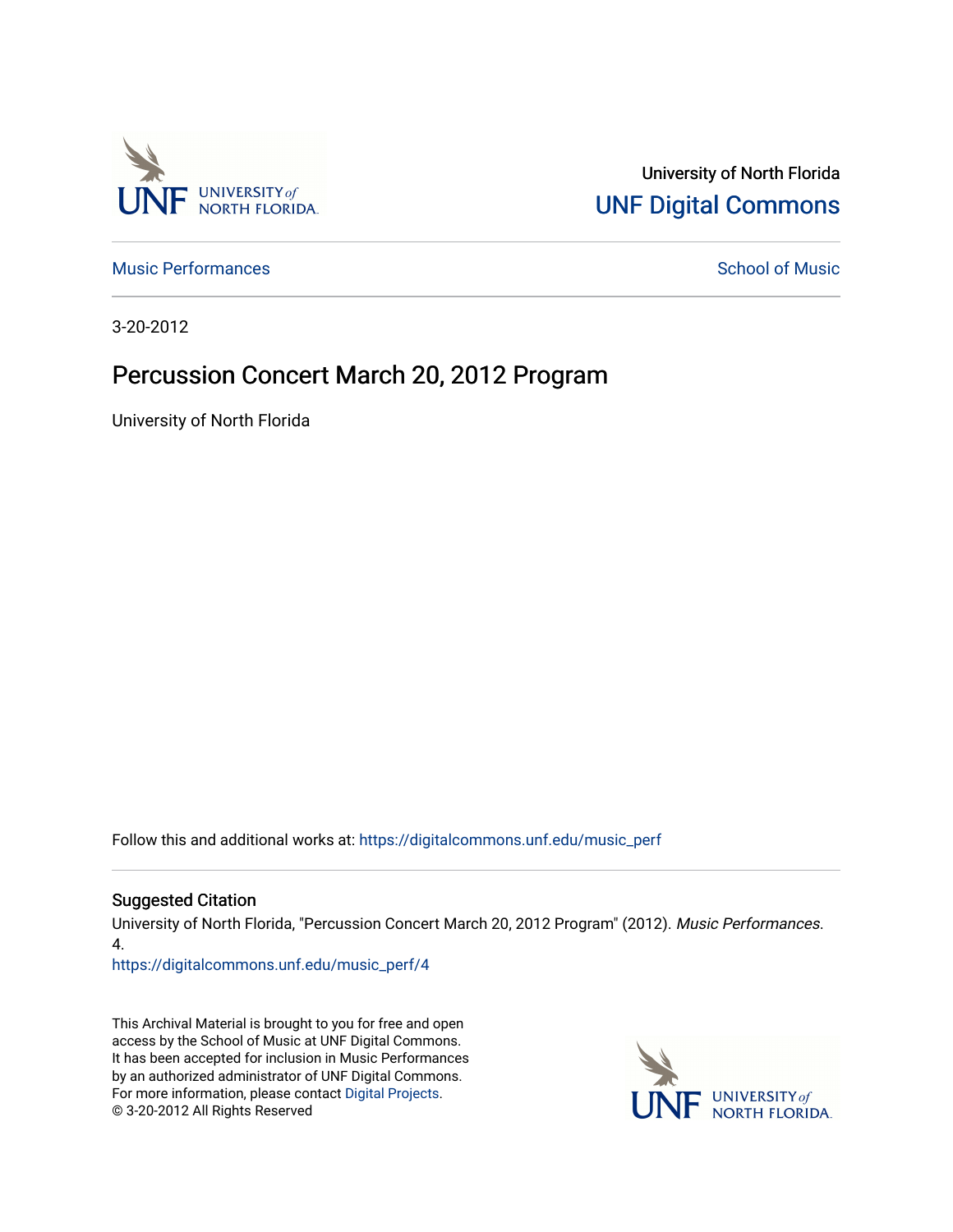

*Presents* 

# *Percussion Concert*

## *Featuring*

**UNF Percussion Ensemble Charlotte Mabrey, conductor** 

*Special Guests* 

**UNF Drumline** 

Tuesday, March 20, 2012 Robinson Theater - 7:30 p.m.

### **Percussion Ensemble** Fall 2012

| <b>Troy Capers</b> | <b>Phil Gillette</b>   | Jason McDonald      |
|--------------------|------------------------|---------------------|
| Clay Campbell      | Kelly Green            | Jen Meister         |
| Andy Denmark       | James Harris           | Daniel Melendez     |
| Kevin Dill         | Kyle Haust             | <b>Eric Proctor</b> |
| Tory Donahoo       | <b>Greg Hersey</b>     | James Rivera        |
| Gary Donald        | W. William Kaczmarek   | Sharon Schade       |
| Jackson Gilchrist  | Alex Le-Merchant Smith | Ikesha Williams     |

-

r ~ -